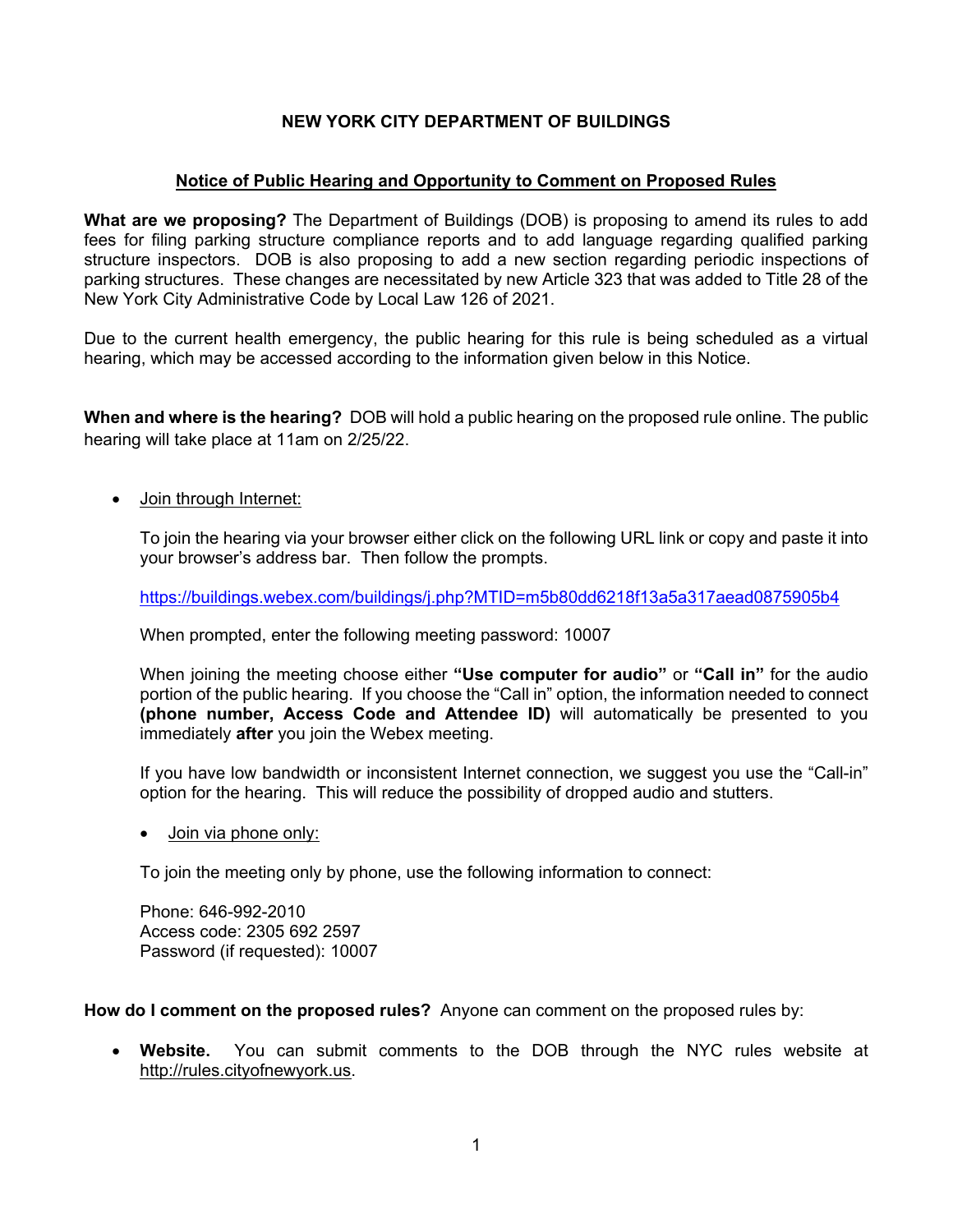- **Email.** You can email comments to [dobrules@buildings.nyc.gov](mailto:dobrules@buildings.nyc.gov).
- **Mail.** You can mail comments to the New York City Department of Buildings, Office of the General Counsel, 280 Broadway, 7th floor, New York, NY 10007.
- **Fax.** You can fax comments to the New York City Department of Buildings, Office of the General Counsel, at 212-566-3843.
- **Speaking at the hearing.** Anyone who wants to comment on the proposed rule at the public hearing must sign up to speak. You can sign up by emailing [dobrules@buildings.nyc.gov](mailto:dobrules@buildings.nyc.gov) by 2/18/22 and including your name and affiliation. While you will be given the opportunity during the hearing to indicate that you would like to provide comments, we prefer that you sign up in advance. You can speak for up to three minutes.

**Is there a deadline to submit comments?** Yes, you must submit comments by 2/25/22.

**What if I need assistance to participate in the hearing?** You must tell the Office of the General Counsel if you need a reasonable accommodation of a disability at the hearing. You can tell us by email at [dobrules@buildings.nyc.gov.](mailto:dobrules@buildings.nyc.gov) Advance notice is requested to allow sufficient time to arrange the accommodation. You must tell us by 2/11/22.

This location has the following accessibility option(s) available: Simultaneous transcription for people who are hearing impaired, and audio only access for those who are visually impaired.

**Can I review the comments made on the proposed rules?** You can review the comments made online on the proposed rules by going to the website at <http://rules.cityofnewyork.us/>. Copies of all comments submitted online, copies of all written comments and a summary of oral comments concerning the proposed rule will be available to the public at the Office of the General Counsel and may be requested by email at [dobrules@buildings.nyc.gov.](mailto:dobrules@buildings.nyc.gov)

**What authorizes DOB to make this rule?** Sections 643 and 1043(a) of the City Charter and Article 323 of Title 28 of the City Administrative Code authorize DOB to make this proposed rule. The rule was included in the regulatory agenda.

**Where can I find DOB's rules?** DOB's rules are in Title 1 of the Rules of the City of New York.

**What rules govern the rulemaking process?** DOB must meet the requirements of Section 1043 of the City Charter when creating or changing rules. This notice is made according to the requirements of Section 1043(b) of the City Charter.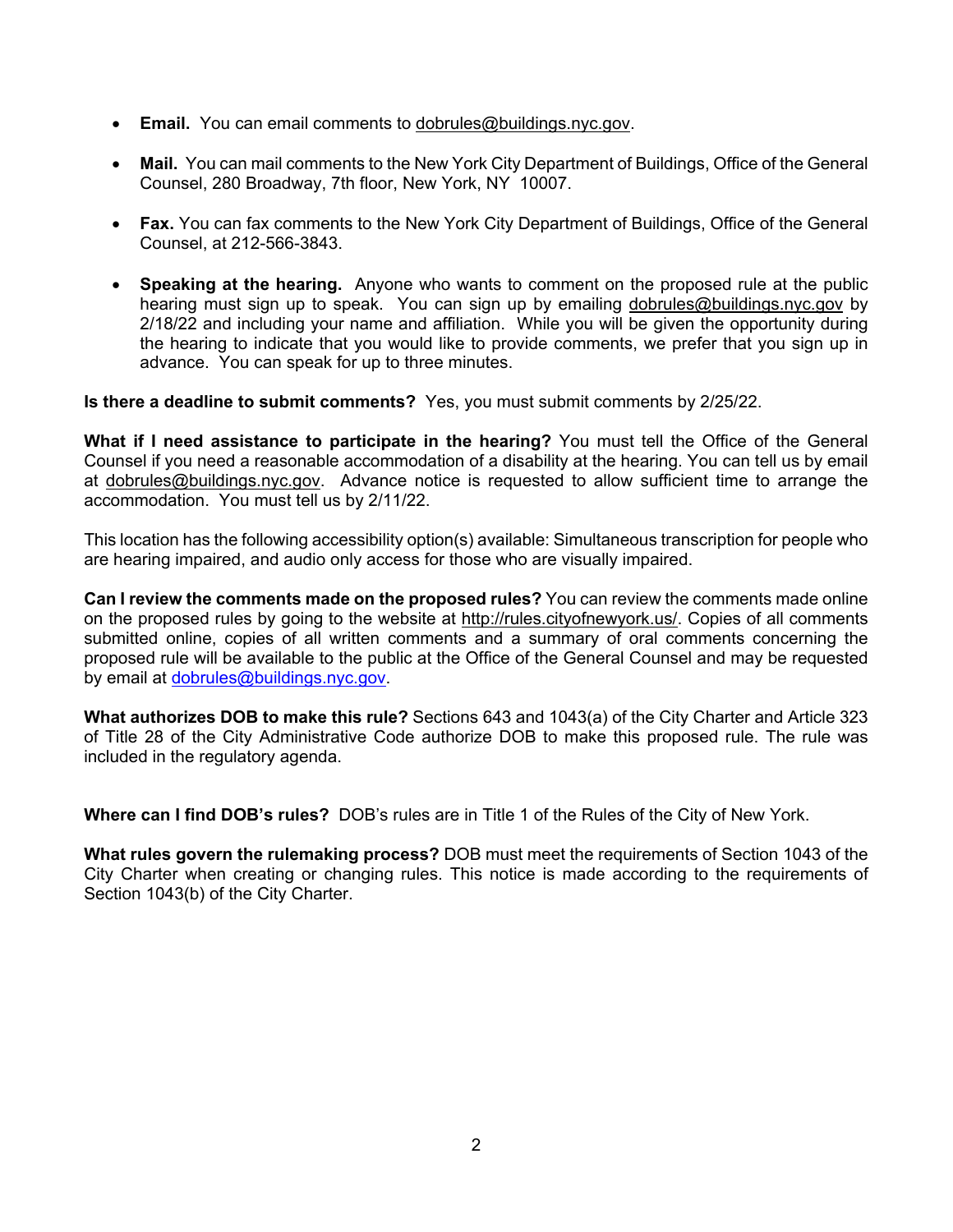### **Statement of Basis and Purpose of Proposed Rule**

Local Law 126 of 2021 added a new Article 323 regarding periodic inspections of parking structures to Title 28 of the Administrative Code. Article 323 sets out requirements for a condition assessment of a parking structure that is to be conducted at periodic intervals as set forth by rule of the commissioner. This proposed rule sets out the timing and specific requirements for these inspections, as well as civil penalties for failure to file and late filing of reports, and for failing to correct conditions found during the inspections.

Section 101-03 of Subchapter A of Chapter 100 of Title 1 of the Rules of the City of New York is proposed to be amended by adding fees for initial and amended/subsequent filings of the parking structure compliance reports, as well as for applications for extensions of time to complete any necessary repairs.

In addition, Section 101-07 of Subchapter A of Chapter 100 of Title 1 of the Rules of the City of New York is proposed to be amended to add language regarding qualified parking structure inspectors and inspections.

The Department of Buildings' authority for these rules is found in sections 643 and 1043 of the New York City Charter and Article 323 of Title 28 of the New York City Administrative Code.

New material is underlined. [Deleted material is in brackets.]

"Shall" and "must" denote mandatory requirements and may be used interchangeably in the rules of this department, unless otherwise specified or unless the context clearly indicates otherwise.

Section 1. Section 101-03 of Subchapter A of Chapter 100 of Title 1 of the Rules of the City of New York is amended by adding the following entry at the end of the table set forth in that section:

| Parking structure compliance reports                       |       |
|------------------------------------------------------------|-------|
| • Initial filing                                           | \$305 |
| • Amended/subsequent filing                                | \$85  |
| • Application for extension of time to complete<br>repairs | \$65  |

§2. Paragraphs (14) through (18) of subdivision (a) of section 101-07 of Subchapter A of Chapter 100 of Title 1 of the Rules of the City of New York are renumbered (15) through (19), respectively, and a new paragraph (14) is added to read as follows:

(14) Qualified parking structure inspector. An engineer as defined in section 28-101.5 of the administrative code with three years of relevant experience with parking structures**.**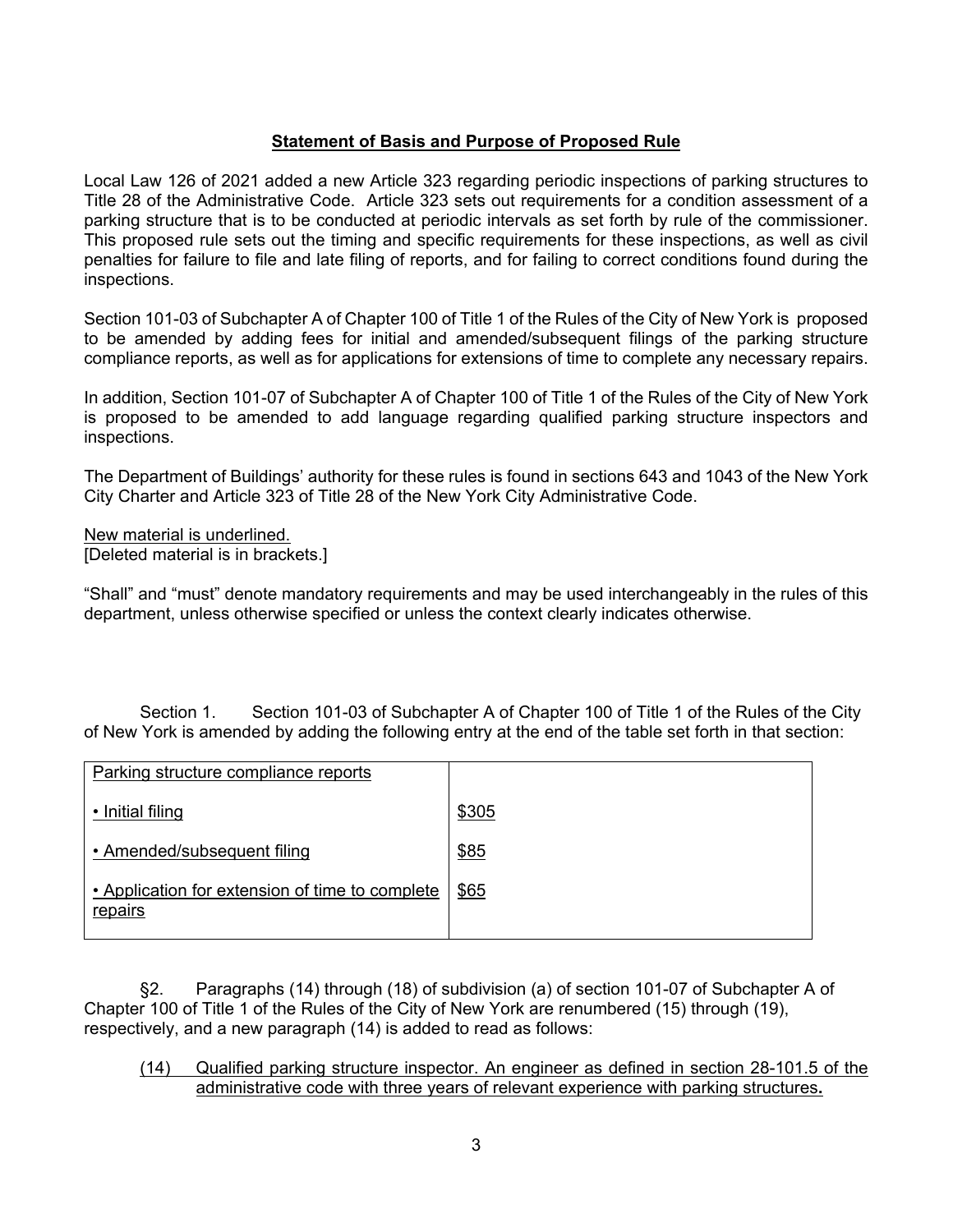§3. Subdivision (c) of section 101-07 of Subchapter A of Chapter 100 of Title 1 of the Rules of the City of New York is amended by adding a new paragraph (11) to read as follows:

- (11) Parking structure inspections.
	- (i) Inspection of a parking structure and appurtenances pursuant to section 28-323 of the Administrative Code must be performed by or under the direct supervision of a qualified parking structure inspector.
	- (ii) The qualified parking structure inspector applicant must provide a detailed résumé indicating relevant work experience obtained in any US city or jurisdiction. When relevant experience is obtained while employed by another registered design professional who was signing and sealing such relevant work, a letter must be provided indicating length of the qualified parking structure inspector applicant's employment and his or her responsibilities.
	- (iii) A qualified parking structure inspector applicant must demonstrate to the commissioner's satisfaction, including performance on any written or oral tests the commissioner may require, that he or she is sufficiently familiar with the Construction Codes, laws and rules pertaining to parking structures and engineering concepts related to parking structures.

§4. Subchapter C of Chapter 100 of Title 1 of the Rules of the City of New York is amended by adding a new section 103-13 to read as follows:

# **§ 103-13 Periodic Inspection of Parking Structures.**

(a) *Definitions.* For the purposes of this section, the following terms have the following meanings.

**Acceptable report.** A compliance report filed by a qualified parking structure inspector, as defined in section 101-07 of the rules of the Department, that meets the requirements of Article 323 of Title 28 of the Administrative Code and this rule as determined by the Department.

**Amended report.** A compliance report filed by a qualified parking structure inspector who certifies that the unsafe conditions reported in the initial report have been repaired and that no unsafe conditions exist at the parking structure.

**Appurtenance**. An element including, but not limited to, rolldown gates, attendant booths, lighting fixtures, gates, staircases, fire protection, column protection, signs, parapets, railings, guard rails, enclosures, antennae, bollards, vehicle barriers, vehicle impact protection, electric vehicle charging stations, and any other equipment attached to the parking structure. Appurtenance does not include mechanical devices for vehicles moving from and to street levels or within the structure such as parking machines, lifts, mechanical stackers, automated parking systems, and elevators in which public occupancy is prohibited.

**Compliance Report.** A report prepared by a qualified parking structure inspector summarizing the condition assessment of the subject parking structure and attesting to its accompanying classification.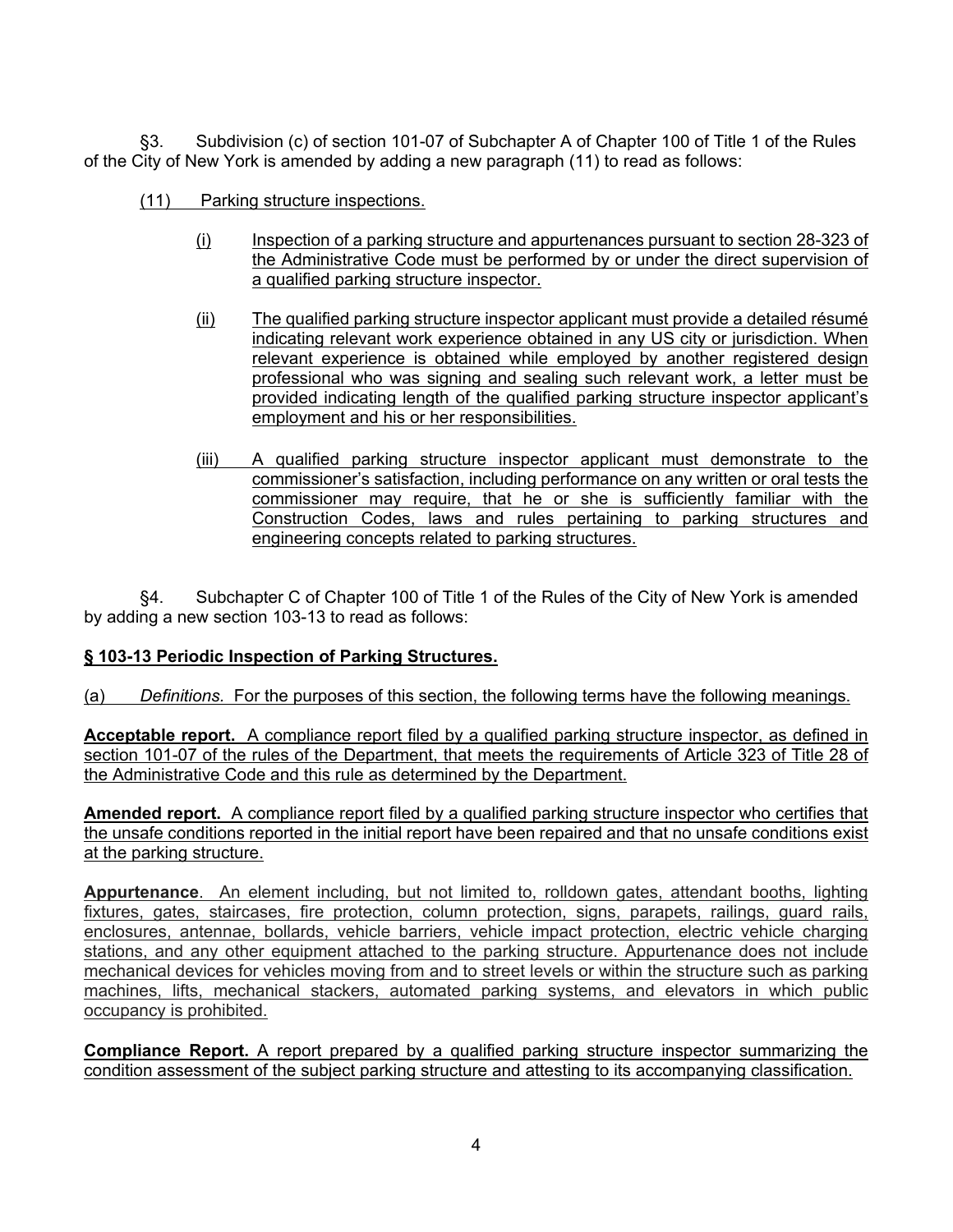**Condition assessment.** An examination conducted to review a parking structure and all parts thereof, as defined in Article 323 of title 28 of the Administrative Code, to determine whether the parking structure and all parts thereof are either safe, unsafe, or safe with repairs and/or engineering monitoring and whether, in the judgment of a qualified parking structure inspector, remedial work is required.

**Filed report.** A compliance report shall be deemed filed with the Department when it has been received by the Department. The filed report must be completed in accordance with the provisions of paragraph (3) of subdivision (c) of this section.

**Filing window**. The two-year period during which a compliance report for a particular parking structure may be filed without penalty.

**Parking structure**. A building or portion of a building used for the parking or storage of motor vehicles and an open or enclosed parking garage as defined in the New York City Building Code. A parking structure does not include an autobody repair shop, an automotive showroom, a garage with occupancy of fewer than three cars, unenclosed and unattached lots, an automotive service station, an automotive repair shop, or a private garage as such term is defined in the building code.

**Physical Examination.** Hands-on engineering inspection of parking structure systems and elements applying various methods of examination other than visual, including, but not limited to, sounding, probing or testing.

**Qualified Parking Structure Inspector (hereinafter "QPSI").** A qualified parking structure inspector as defined in section 101-07 of the rules of the Department.

**Report filing cycle.** The six-year time interval established by the Commissioner for the filing of each successive compliance report for every parking structure subject to the requirements of Article 323 of Title 28 of the Administrative Code.

**Safe condition.** A condition of a parking structure, any appurtenances thereto or any part thereof not requiring repair or maintenance to sustain the structural integrity of the parking structure and that is to remain safe during the next six years.

**Safe with repairs and/or engineering monitoring (hereinafter "SREM").** A condition of a parking structure, any appurtenances thereto or any part thereof that is safe at the time of inspection but requires repairs or maintenance during the next one to six years in order to prevent its deterioration into an unsafe condition during that six-year period.

**Staggered filing cycle**. The separate time intervals for filing compliance reports as determined by borough beginning January 1, 2022 and continuing thereafter for each subsequent report filing cycle.

**Subsequent report.** A compliance report that is filed by a QPSI after an acceptable report in order to change the status of the parking structure for that report filing cycle to reflect changed conditions or the recommended time frame for repairs of SREM or unsafe conditions.

**Unsafe condition.** A condition of a parking structure, any appurtenances thereto, or any part thereof that is hazardous to persons or property and requires repair within one year of completion of condition assessments. In addition, any condition that was reported as SREM in a previous compliance report and that is not corrected at the time of the current inspection must be reported as an unsafe condition.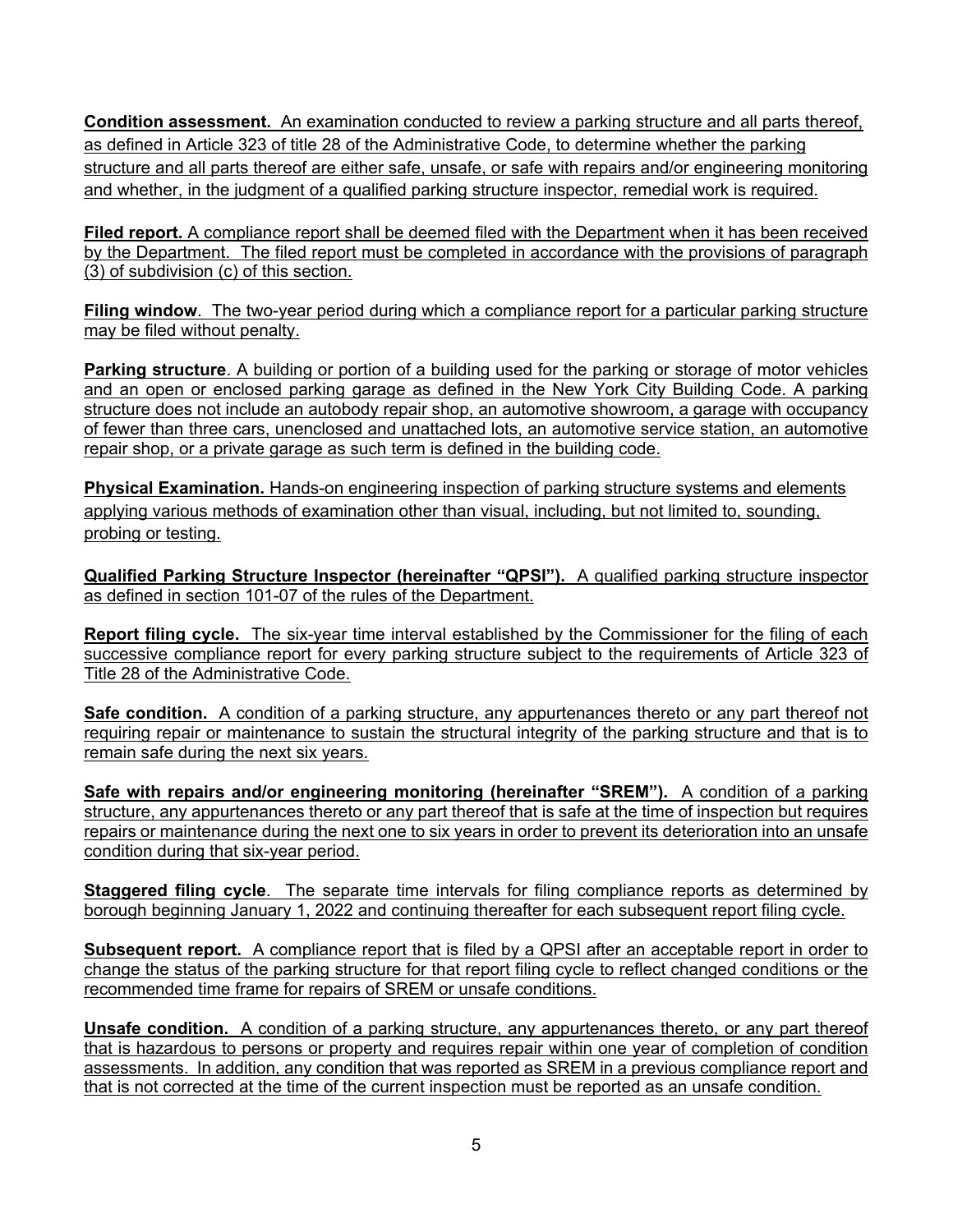- (b) *Responsibilities of qualified parking structure inspectors.*
	- (1) A QPSI must conduct condition assessments and file compliance reports in accordance with this section and Article 323 of Title 28 of the Administrative Code.
	- (2) A QPSI must maintain records of inspections and tests for at least six years and must make such records available to the Department upon request.
	- (3) A QPSI must maintain insurance coverage as set forth in paragraph (7) of subdivision (b) of section 101-07 of these rules. Copies of such insurance policies must be made available to the Department upon request.
- (c) *Condition Assessments***.**
	- (1) *Periodic inspection requirements.* In order to maintain a parking structure and its appurtenances in a safe condition, and in accordance with Article 323 of Title 28 of the Administrative Code, a condition assessment of all components of a parking structure must be conducted at periodic intervals specified herein.

Exceptions: The façade of the structure does not need to be included in the parking structure compliance report if:

- 1. the building is subject to the Façade Inspection Safety Program (FISP) ; or
- 2. the parking structure occupies less than 50% of the total square footage of the building.
- (2) *Inspection procedures.*
	- (i) Before any parking structure is inspected, the QPSI retained by or on behalf of the owner of the building in which the parking structure is located must carefully review the most recent compliance report and any available previous reports, all annual observation checklists, as defined in section 28-323.2 of the Administrative Code, for the prior cycle, any available structural design or repair drawings, violations, and FISP reports where applicable.
	- (ii) A condition assessment of a parking structure and appurtenances thereof pursuant to section 28-323.3 of the Administrative Code must be performed by or under the direct supervision of a QPSI retained by the owner of the building in which the parking structure is located or his or her representative.
	- (iii) The QPSI must design a condition assessment program for the specific structure to be inspected, which must include, but not be limited to, inspection methods to be employed in the assessment. The program must be based on the considerations of the type of construction of the parking structure, age of the material components, the parking structure's specific exposure to environmental conditions and the presence of specific details and appurtenances. Consideration must be given to the structure's history of maintenance and repairs. Professional Engineers, individuals with a bachelor's degree in engineering and three years of relevant experience, or individuals with five years of relevant building experience,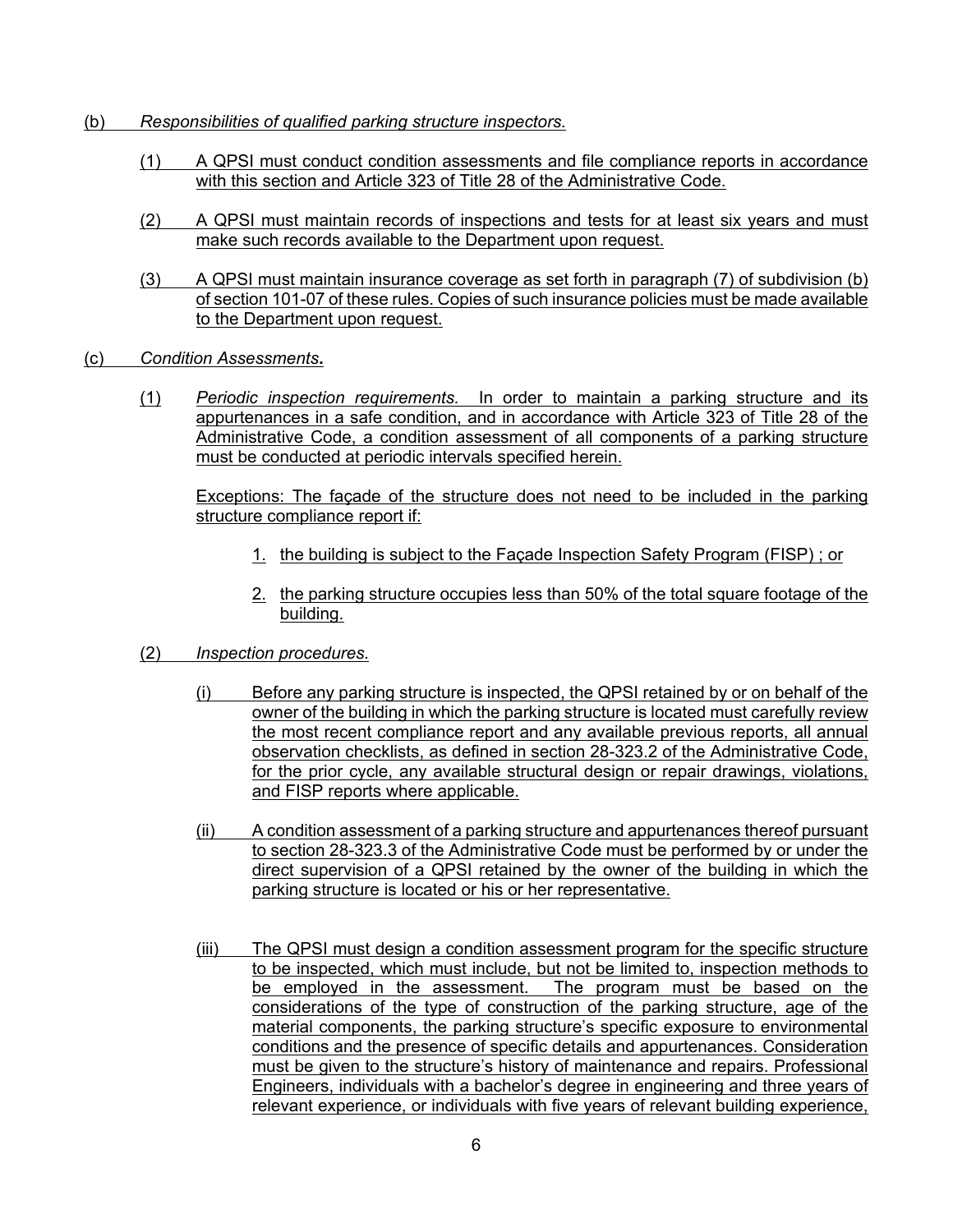working under the QPSI's direct supervision, may be delegated to perform selected inspection tasks other than the final inspection.

- (iv) The methods used to evaluate the parking structure in question must permit a complete physical examination of the structure, including, but not limited to, sounding, load tests, optical survey, non-invasive scanning, and cores. The QPSI must identify the most deleterious locations and perform physical examinations at those locations. Physical examinations as described in this rule must be performed on a minimum of 10% of each structural element including, but not limited to, beams, columns, and slabs.
- (v) The known history of the parking structure, the nature of the materials used, and the conditions observed will dictate the extent of the condition assessment. The QPSI must apply a professional standard of care to assess the structure's condition and the individual building systems that comprise the structure including, but not limited to, the building's structural components, waterproofing systems, fire proofing and fire stopping systems, and wearing surfaces. When the QPSI finds any deficiencies, he/she must ascertain the cause of these and any other possible building defects detected. The QPSI must order any special or additional inspections, probes, and/or tests, including sounding procedures, that may be required to support the condition assessment and to determine the causes of any defects.
- (vi) The QPSI must develop a unique annual observation checklist, as defined in 28- 323.2 of the Administrative Code, during each condition assessment.
- (vii) Photographs must be taken, sketches made and/or any other methods of documentation utilized to properly document the location of all conditions observed during the course of the condition assessment, that are either unsafe or SREM.
- (viii) Upon discovery of any unsafe condition, the QPSI must immediately notify the Department and the owner of the building in which the parking structure is located. The QPSI must identify the location of any unsafe condition, advise the owner on the appropriate protective measures to be taken, and include the recommended type and location of public protection in the notification to the Department.
- (ix) Completion of a condition assessment means that the QPSI has conducted a final inspection to determine that the parking structure conditions as described in the compliance report are consistent with the actual conditions. Such final inspection must, at a minimum, include an actual visual assessment and a complete walkthrough of each level dedicated to parking with inspectorial equipment. A drive-by inspection is not acceptable.
- (3) *Report requirements.*
	- (i) The QPSI must file with the Department a written compliance report describing the result of the condition assessment, clearly documenting all conditions noted during the inspection, including the physical examination, and stating that the inspection was performed and completed in accordance with Article 323 of Title 28 of the Administrative Code and this rule. The QPSI must also submit a copy of the report to the owner of the building in which the parking structure is located.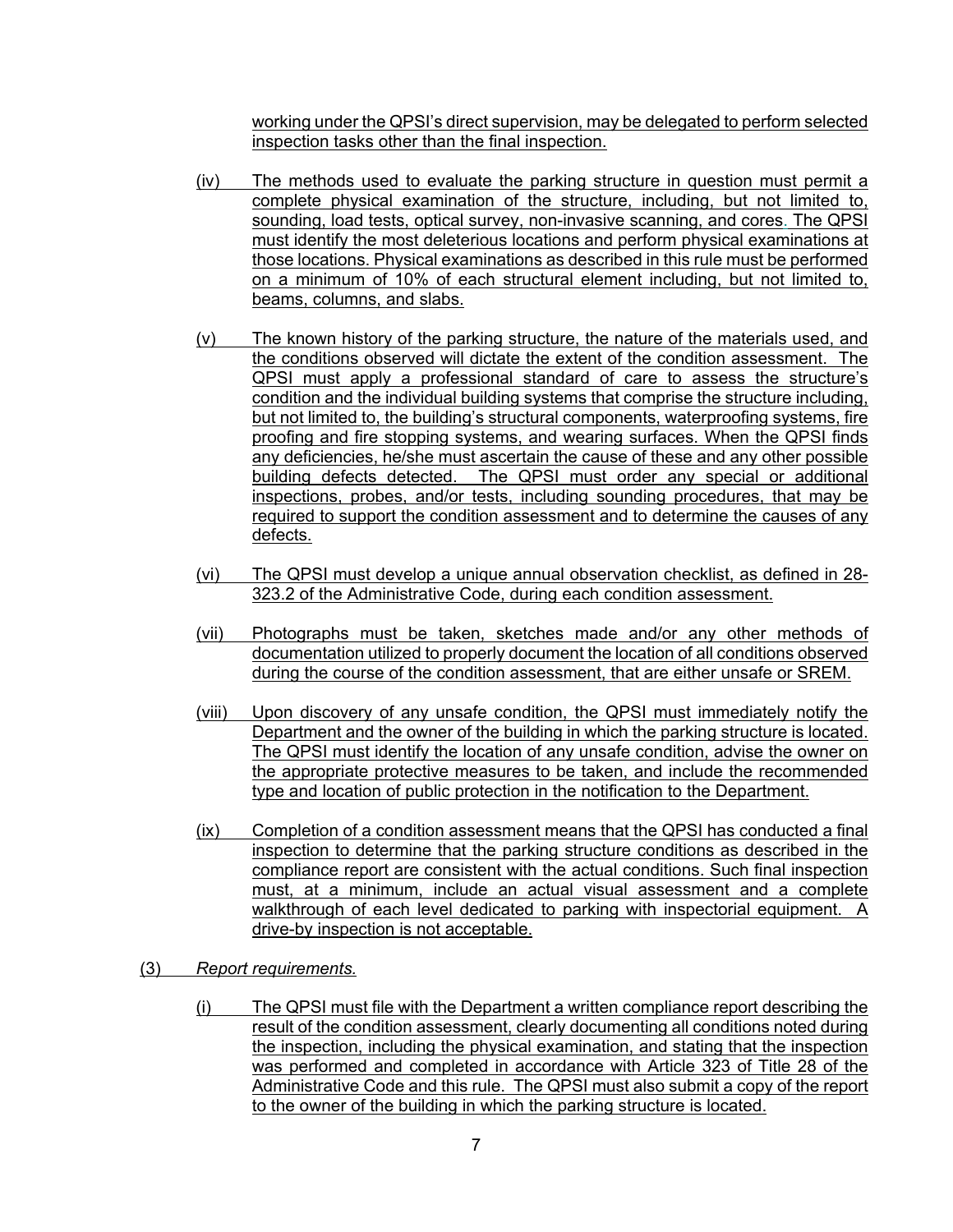- (ii) Technical information in the report must adhere to and follow the sequence and the labeling of the report requirements as listed in subparagraph (iii) of this paragraph and must be provided on such forms and in such format as the Department requires. Additional information may be provided. If a requirement is not applicable, this must be indicated on the report.
- (iii) The report must include an executive overview that consists of a summary of findings and recommendations, a concise statement of the scope of the inspection and findings, the conclusions and recommendations and a determination as to whether the parking structure is categorized as "safe," "SREM," or "unsafe." The report must also include, but not be limited to:
	- (A) The address, any a.k.a. addresses, Block and Lot number, the Building Identification Number ("BIN"), the landmark status of the building in which the parking structure is located, and the location from the nearest cross street;
	- (B) The name, mailing address and telephone number of the owner of the building in which the parking structure is located, or, if the owner is not an individual, the name, mailing address, telephone number, position/title of a principal of the owner;
	- (C) A description of the building, including the total number of stories, the number of stories and/or locations occupied by the parking structure, plan dimensions, Certificate of Occupancy number if available, usage, and age and type of construction, specifying all materials present in the parking structure;
	- (D) A description of the all components of the parking structure's gravity and lateral load carrying systems specific to the area being used as a parking structure or the entirety of the building if its sole use is as a parking structure. Where applicable, areas to be included are:
		- 1. Ramps and other spaces used to access parking areas;
		- 2. In the case of a parking structure located at a floor or floors above floors of other occupancies, the slab and columns immediately below the lowest level of the parking structure;
		- 3. In the case of a parking structure located at a floor or floors below floors of other occupancies, the slab and beams/joists forming the ceiling of the topmost level of the parking structure;
		- 4. Any area outside of that described in 1, 2 and 3 that may exhibit deterioration extending from or caused by the structure comprising the parking area.
	- (E) A detailed description of any distress, settlements, repairs, or revisions to the structure since the previous compliance report, including, but not limited to, deteriorated framing members, deteriorated joint material,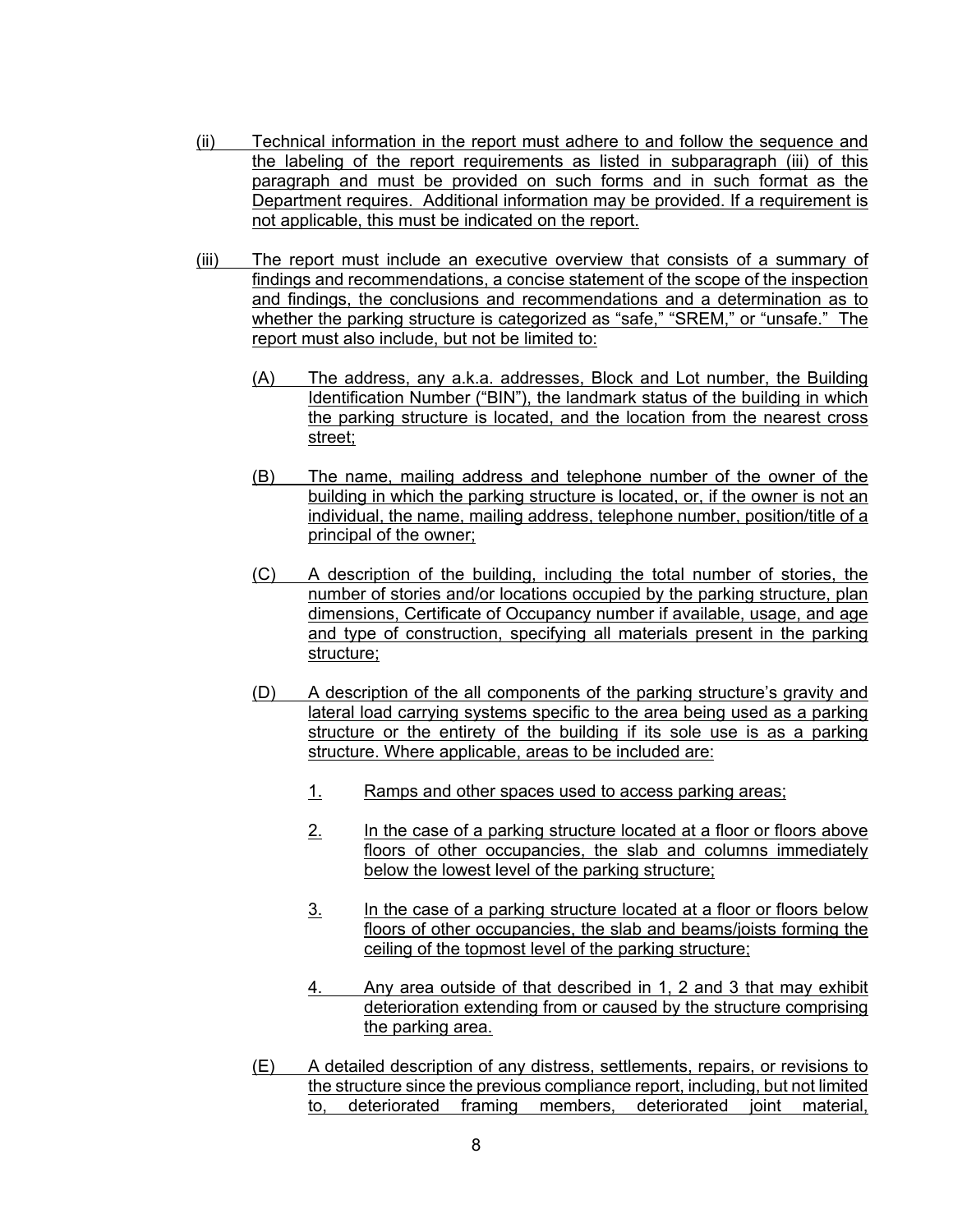displacement, cracking, spalling of parking structure components, or other defects or changes;

- (F) A detailed description of the procedures used in making the condition assessment;
- (G) The following information:
	- 1. The extent and location of all physical examinations performed;
	- 2. The names, addresses, telephone numbers, and license or registration numbers for contractors and consultants involved in the condition assessment;
	- 3. A location diagram of a discernable scale and with a north arrow, indicating the main entrance, locations of other entrances, and nearest cross street and locations and dates of physical examinations; and
	- 4. Dates of the start and completion of the condition assessment.
- (H) A description, classification, and mapping of each significant condition observed including deterioration and any movement detected and the apparent integrity of the joints and wearing surfaces. The description must also include a list of all appurtenances and their condition. Each condition must be classified as safe, unsafe or SREM. If the parking structure is classified as unsafe or SREM, the compliance report must include the locations and descriptions of all unsafe or SREM conditions. If unsafe conditions are noted, the report must recommend the type and location of public protection or clearly delineate the extent of areas that have been cordoned off and the methods used. Photographs must be labelled and the report must include key plans and locator drawings documenting these conditions. Guards and railings must be inspected to ensure that their components (balusters, intermediate railings and panel fillers) are positively secured against movement (e.g. by welds, bolts or screws). If any guard or railing is found not to be positively secured, the condition is classified as unsafe and must be made safe pursuant to the requirements of paragraph (5) of subdivision (c) of this section;
- (I) An analysis of the causes of the conditions reported as unsafe or SREM;
- (J) A detailed status report of maintenance work performed up to the date of submission of the report and the maintenance plan implemented for the parking structure;
- (K) A blank annual observation checklist as described in section 28-323.2 of the Administrative Code prepared by the QPSI specifically for the parking structure in question
- (L) Where a parking structure is categorized with a final rating SREM: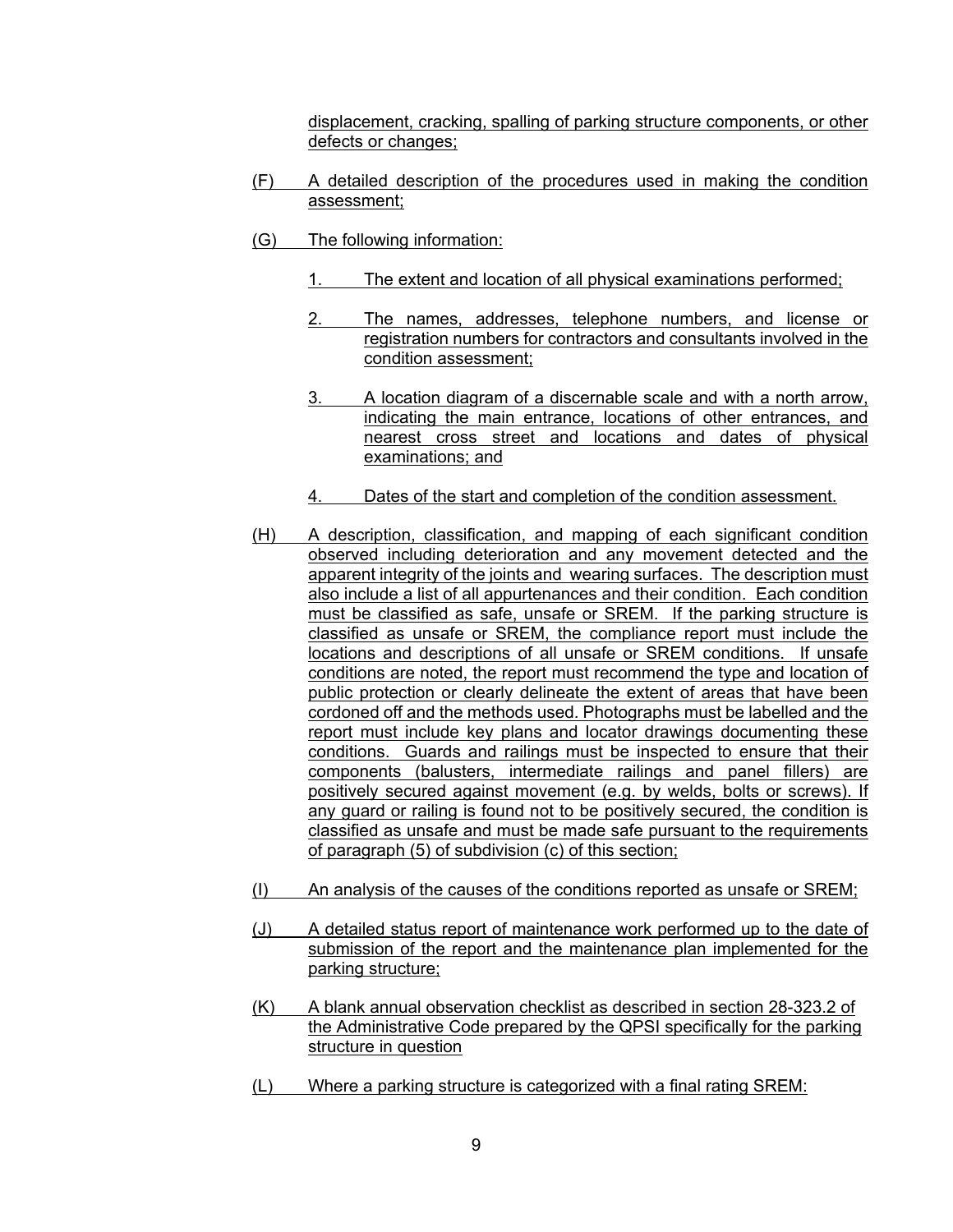- 1. A plan detailing the proposed monitoring program;
- 2. The name of the engineer performing the monitoring;
- 3. A stability analysis of the parking structure that reports the required structural loading conditions and the calculated load carrying capacity of typical and worst case structural framing members which shows that the structure is stable under current and expected loading conditions; and
- 4. It is to be explicitly stated if only repairs are required with no monitoring.
- (M) A comparison of currently observed conditions with conditions observed during the previous report filing cycle condition assessments, including the status of the repairs or maintenance performed with respect to the prior conditions. The following must be included and discussed:
	- 1. Work permit numbers relating to parking structure repairs;
	- 2. Job numbers, status and sign-off dates for any parking structure repair related jobs, where applicable; and
	- 3. Violation numbers of any open Environmental Control Board ("ECB") violations and the status of the repairs of the conditions cited in the ECB violations that are directly associated with the parking structure;
- (N) Recommendations for repairs or maintenance of SREM and unsafe conditions, including:
	- 1. If a parking structure is categorized as SREM:
		- A. The recommended time frame for such repairs or maintenance to be performed, which must indicate the date by which the work must be performed (MM/DD/YYYY) to prevent the conditions from becoming unsafe and not the date on which work is planned or scheduled;
		- B. Time frames of less than one year, "ASAP," or "immediately," shall not be accepted.
	- 2. If a parking structure is categorized as unsafe:
		- A. The QPSI must provide a recommended time frame for repairs to be performed to bring the parking structure to SREM or safe status, and must indicate the date by which the work will be completed (MM/DD/YYYY);
		- B. Time frames of more than six years will not be accepted.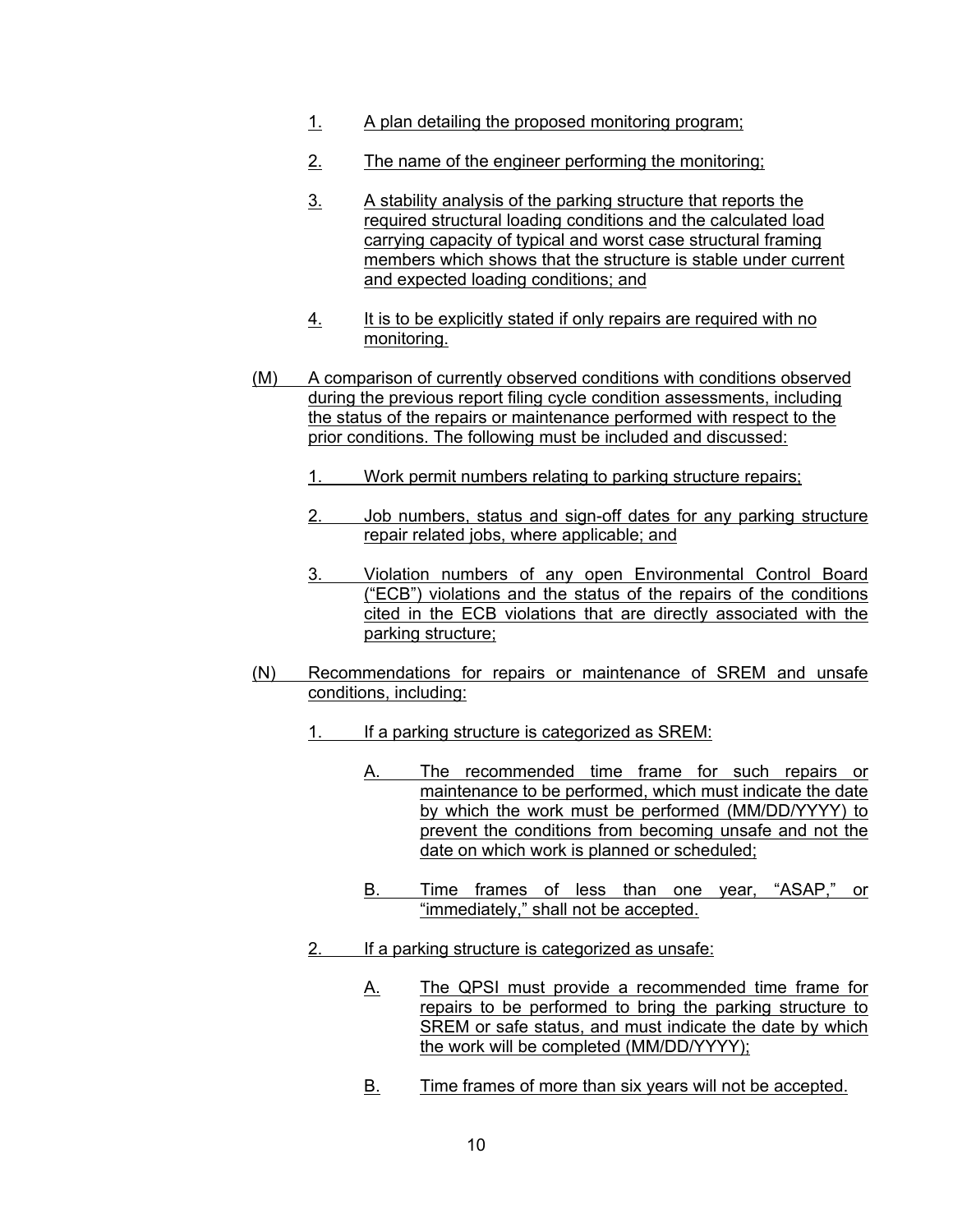- (O) A list and description of the work permits required to accomplish the necessary work. If no work permits will be required, the reason must be indicated;
- (P) All photographs must be color, clearly legible, dated, and high resolution. Digital photos must be a minimum of 800 x 600 pixels. Photographs must be arranged into PDF uploads of no larger than 11" x 17". The following photos must be submitted:
	- 1. Elevation photos. Color photographs of all entrances, the primary address and at least one view of each entire street front elevation.
	- 2. Representative photos of each parking level showing general conditions.
	- 3. Detailed condition photos. Color photographs of specific conditions must be clearly labeled and indicate the status designation. Detailed conditions must be located on the mapping of the parking structure required by item H of this subparagraph (iii).
		- A. All SREM and unsafe conditions must be catalogued.
		- B. If parking structure status is safe, submit a minimum of one representative photograph for each structural element and appurtenance.
- (Q) The classification of the parking structure for the current report filing cycle, as determined by the following guidelines:
	- 1. If there are no unsafe conditions and no conditions that are SREM, then the parking structure shall be classified as safe;
	- 2. If there is at least one unsafe condition, then the parking structure must be classified as unsafe.
	- 3. If there is at least one condition that is SREM and there are no unsafe conditions, then the parking structure shall be classified as SREM. A compliance report may not be filed describing the same condition at the same location as SREM for two consecutive report filing cycles. The QPSI must certify that all of the conditions identified in the previous report as requiring repair have been corrected or the parking structure shall be classified as unsafe;
- (R) The seal and signature of the QPSI under whose direct supervision the condition assessment was performed.
- (4) *Report filing requirements*.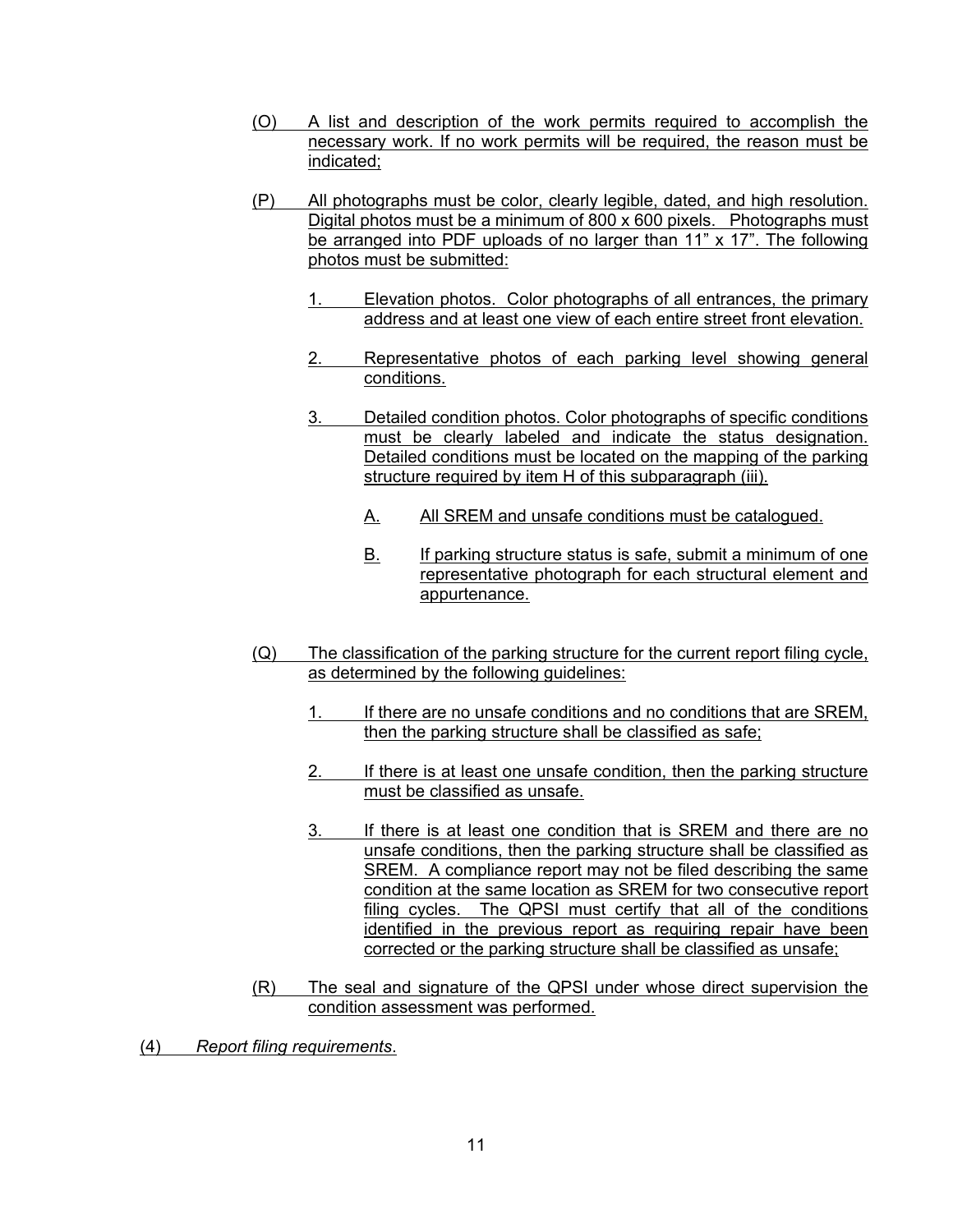- (i) The requirements of this rule apply to all parking structures. The Commissioner shall determine which additional buildings and/or parts thereof are required to file in accordance with this rule.
- (ii) Owners of buildings in which parking structures are located are required to file a compliance report at least once during each six-year report filing cycle established by the Department.
- (iii) An acceptable report must be filed within the applicable two-year filing window to avoid a late filing penalty.
- (iv) The report must be submitted to the Department along with a filing fee as specified in the rules of the Department.
- (v) Staggered filing cycle: Beginning January 1, 2022 an acceptable report for each parking structure to which this rule applies is due in accordance with the following filing windows:
	- (A) For parking structures located within the Borough of Manhattan Community Districts 1 through 7 an acceptable report must be filed within the two-year filing window starting January 1, 2022, and every sixth year thereafter.
	- (B) For parking structures located within all Community Districts in the Borough of Manhattan not listed in (A), above, and all Community Districts in the Borough of Brooklyn, an acceptable report must be filed within the two-year filing window starting January 1, 2024, and every sixth year thereafter.
	- (C) For parking structures located within all Community Districts in the Boroughs of Queens, the Bronx and Staten Island an acceptable report must be filed within the two-year filing window starting January 1, 2026, and every sixth year thereafter .

# Exceptions:

- 1. Starting in Cycle 2, owners whose buildings have their most recent status as "No Report Filed" may file a report prior to the start of their designated filing window provided that all applicable civil penalties set out in subdivision (e) of this section are paid at the time of filing.
- 2. If the building in which the parking structure is located is included in the FISP, the owner may choose to change the assigned filing cycle of the parking structure compliance report to a parking structure cycle that corresponds with the next FISP filing cycle so that both reports may be filed at the same time. This shall be the reassigned parking structure cycle. The owner must inform the Department 180 days prior to the end of the assigned parking structure filing window if this option is chosen. If an owner chooses this option, the owner must continue to file under the reassigned parking structure filing window.
- (vi) Initial compliance reports for new buildings in which parking structures that must comply with this rule are located must be filed as follows: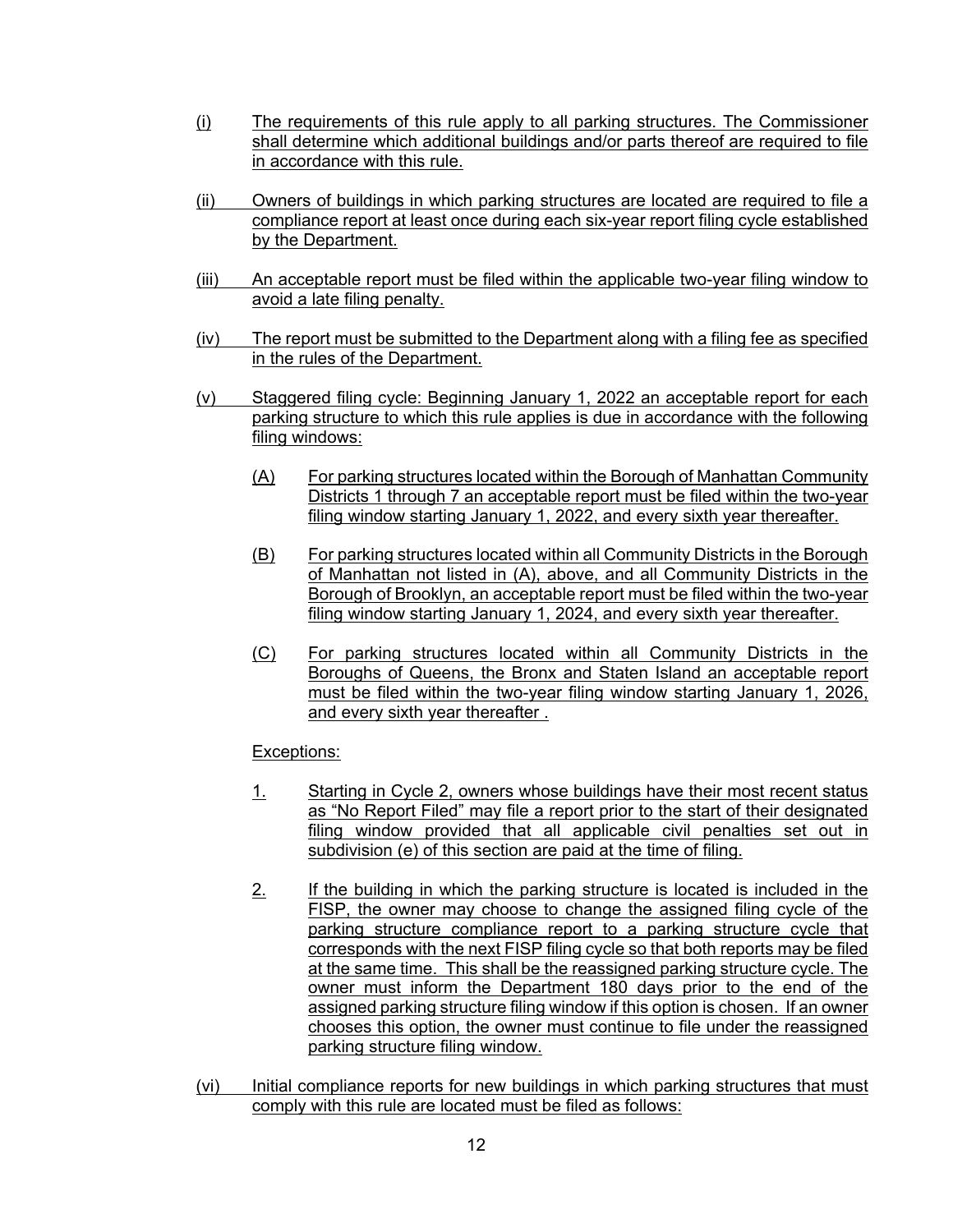- (A) The report must be filed six years from the date the first Temporary Certificate of Occupancy, Interim Certificate of Occupancy or Certificate of Occupancy was issued, if that date falls within the applicable filing window as provided in subparagraph (v) of this paragraph; or
- (B) If six years from the date the first Temporary Certificate of Occupancy, Interim Certificate of Occupancy or Certificate of Occupancy was issued falls outside the applicable filing window as provided in subparagraph (v) of this paragraph, then the initial report must be filed within the applicable two-year filing window for the next six-year cycle.
- (vii) A report must be filed within 60 days of the date on which the QPSI completed the condition assessment (final inspection date), as described in subparagraph (ix) of paragraph (2) of subdivision (c) of this section. Failure to file a report within 60 days of the completed condition assessment requires a new condition assessment.
- (viii) If the report is not acceptable and is rejected by the Department, a revised report must be filed within 45 days of the date of the Department's rejection, after which the original file date will no longer be valid.
- $(ix)$  If the report is not acceptable after two rejections, a new initial filing fee as specified in the rules of the Department is required.
- (x) Failure to submit a revised report addressing the Department's objections within one year of the initial filing requires a new condition assessment, including a new physical examination.
- (xi) A subsequent report indicating revised conditions may be filed within the six-year report filing cycle to change a parking structure's filing status or the recommended time frame for repairs of SREM or unsafe conditions for that cycle.
- (5) *Unsafe conditions.*
	- (i) Upon filing a report of an unsafe condition with the Department, the owner of the building in which the parking structure is located, his or her agent, or the person in charge of the building in which the parking structure is located must immediately commence such repairs or reinforcements and any other appropriate measures such as cordoning off areas that may be dangerous, erecting fences, sidewalk sheds and safety netting as may be required to secure the safety of the public and to make the building's structure and appurtenances conform to the provisions of the Administrative Code.
	- (ii) All unsafe conditions must be corrected within 90 days from the submission of the compliance report.
	- (iii) If, due to the scope of the repairs, the unsafe conditions cannot be corrected within the required 90 days, the QPSI must recommend a timeframe for repairs as noted in item (N) of subparagraph (iii) of paragraph (3) of subdivision (c). The owner of the building in which the parking structure is located is responsible for ensuring that the conditions described in the compliance report as unsafe are corrected and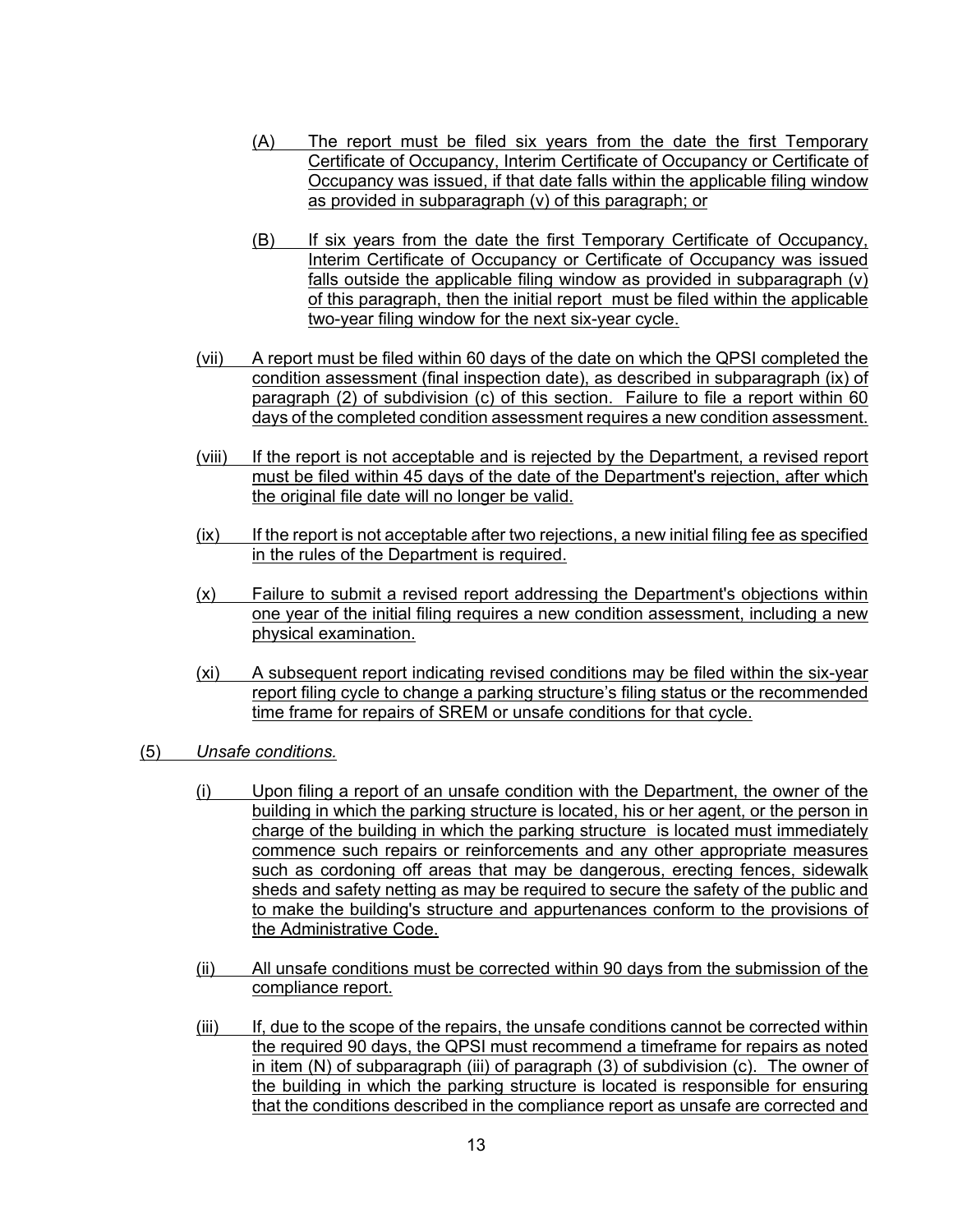all actions recommended by the QPSI are completed within this timeframe. The owner must notify the Department of any deviation from the timeframe to make corrections as specified in the QPSI's report. The subsequent report must include supporting documents from the QPSI justifying the request for a new time frame.

- (iv) Within two weeks after repairs to correct the unsafe condition have been completed, the QPSI must inspect the premises. The QPSI must promptly file with the Department a detailed amended report stating the revised report status of the parking structure, along with a filing fee as specified in the rules of the Department and the owner must obtain permit sign-offs as appropriate. If the report is not acceptable and is rejected by the Department, a revised report must be filed within 45 days of the date of the Department's rejection after which the original filing date will no longer be valid. If the report is not acceptable after two rejections, a new amended filing fee as specified in the rules of the Department is required. Protective measures must remain in place until an amended report is accepted; however, the QPSI may request permission for the removal of the protective measures, shoring or any other public safety measures upon submission of a signed and sealed statement certifying that an inspection was conducted, the conditions were corrected, and the protective measures are no longer required.
- (v) The Commissioner may grant extensions of up to 90 days to complete the repairs required to correct an unsafe condition upon receipt and review of an extension application submitted by the QPSI, together with:
	- (A) Notice that the premises have been secured for public safety by means of a fence or other appropriate measures as may be required;
	- (B) A copy of the contract indicating scope of work to correct unsafe conditions;
	- (C) The QPSI's estimate of length of time required for repairs;
	- (D) A statement of all applicable permit requirements;
	- (E) A fee as specified in the rules of the Department;
	- (F) An unforeseen delay or circumstance (e.g., weather, labor strike, fire) affecting the substantially completed work; and
	- (G) Progress photos showing current repairs.

Note: Financial considerations shall not be accepted as a reason for granting an extension.

- (6) *Conditions that are safe with repairs and/or engineering monitoring (SREM).*
	- (i) The owner of the building in which the parking structure is located is responsible for ensuring that the conditions described in the compliance report as SREM are corrected and all actions recommended by the QPSI are completed within the time frame recommended by the QPSI, and are not left to deteriorate into unsafe conditions. It is the owner's responsibility to notify the Department of any deviation from the timeframe to make corrections as specified in the QPSI's report. The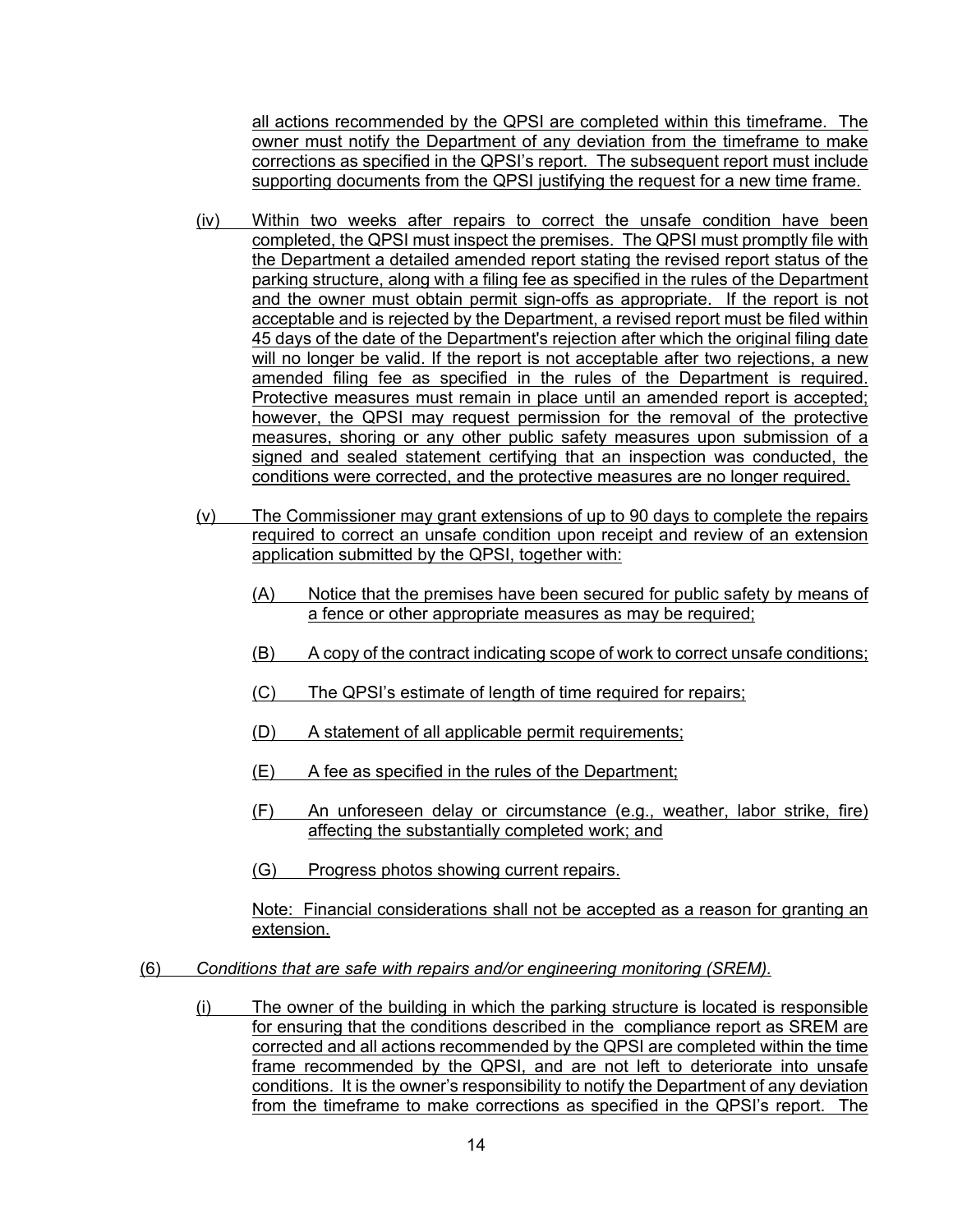subsequent report must include supporting documents from the QPSI justifying the request for a new time frame.

- (ii) A report may not be filed describing the same condition and pertaining to the same location on the parking structure as SREM for two consecutive report filing cycles.
- (iii) The QPSI must certify the correction of each condition reported as requiring repair in the previous report filing cycle, report conditions that were reported as SREM in the previous report filing cycle as unsafe if not corrected at the time of the current inspection, or report corrections that were made in the previous cycle as unsafe if they need further or repeated repair at the time of the current cycle.

*(d) Annual observation.* A building owner is responsible to have an annual observation performed in accordance with the provisions of section 28-323.4 of the Administrative Code. Such annual observation must be based on the checklist included in the most recent compliance report accepted by the Department and as described in section 28-323.2 of the Administrative Code.

- (1) This checklist is to be completed annually by the owner or by a competent person on behalf of the owner each year after submission of the current cycle's report has been accepted and until the next cycle's report has been accepted.
- (2) The completed checklists must be kept on site and be made available to the Department and the QPSI upon request.
- (3) The person performing the annual observation shall notify the owner and the Department immediately upon discovering any conditions that may be hazardous to the public.
- (e) *Civil Penalties.*
	- (1) *Failure to file*. An owner who fails to file the required acceptable compliance report shall be liable for a civil penalty of five thousand dollars (\$5,000) per year immediately after the end of the applicable filing window.
	- (2) *Late filing*. In addition to the penalty for failure to file, an owner who submits a late filing shall be liable for a civil penalty of one thousand dollars (\$1,000) per month, commencing on the day following the filing deadline of the applicable filing window period and ending on the filing date of an acceptable initial compliance report.
	- (3) *Failure to correct unsafe conditions.* In addition to the penalties provided in this section, an owner who fails to correct an unsafe condition within 90 days shall be liable for a civil penalty of one thousand dollars (\$1,000) per month until the unsafe condition is corrected, unless the Commissioner grants an extension of time to complete repairs pursuant to this section. This penalty shall be imposed until receipt of an acceptable amended compliance report by the Department indicating the unsafe conditions were corrected, or an extension of time is granted by the Commissioner.
	- (4) *Failure to correct SREM conditions*. An owner who fails to correct a SREM condition reported as requiring repair in the previous report filing cycle and subsequently files the condition as unsafe shall be liable for a civil penalty of two thousand dollars (\$2,000).
	- (5) *Challenge of civil penalty*.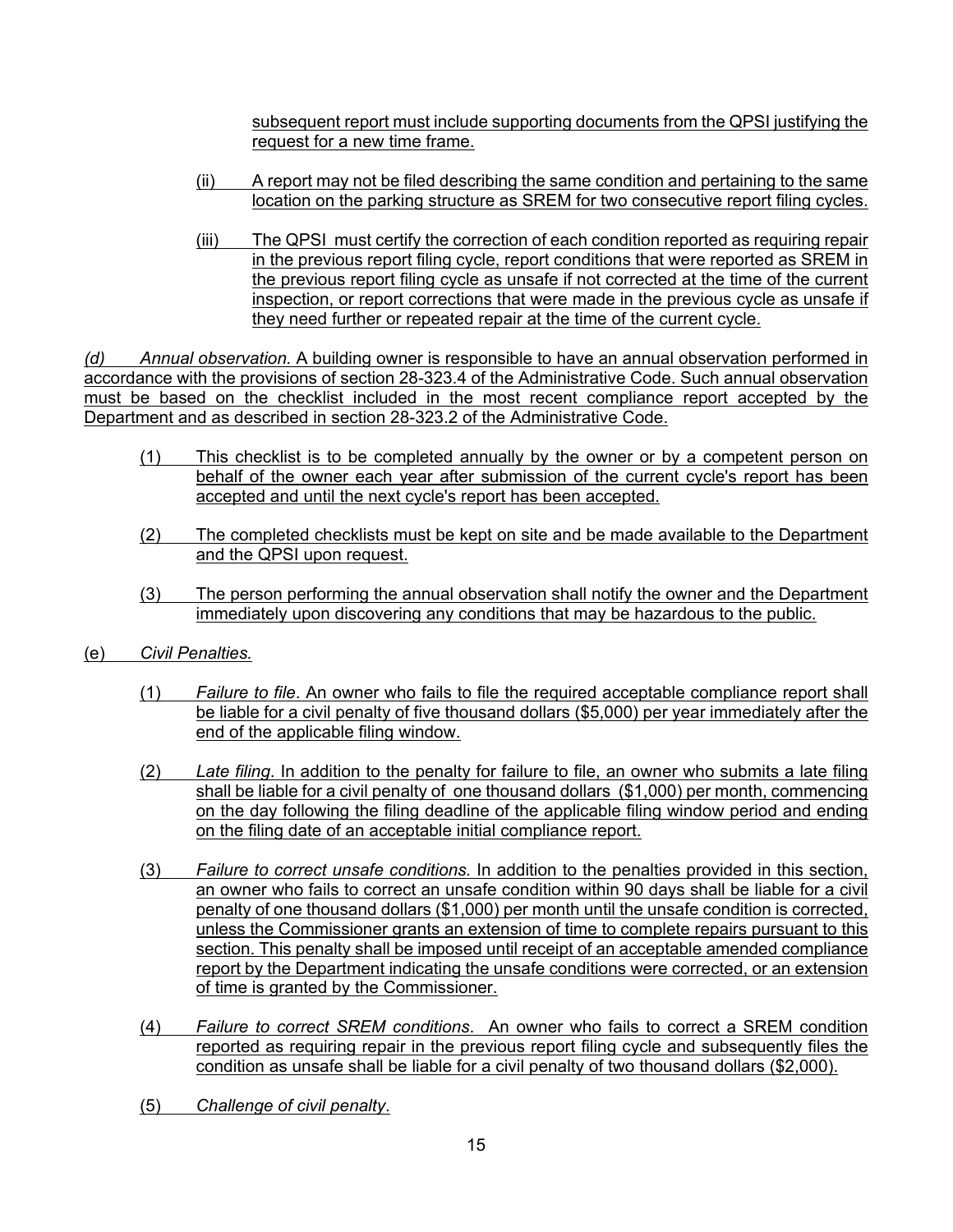- (i) An owner may challenge the imposition of any civil penalty authorized to be imposed pursuant to this subdivision by providing proof of compliance. Such proof must include, but not be limited to, a copy of an acceptable initial compliance report, a copy of the acceptable amended report, copies of approved extension of time requests while work was/is in progress or written proof from a QPSI that the unsafe conditions observed at the parking structure were corrected and the violation was dismissed.
- (ii) Challenges must be made in writing within 30 days from the date of service of the violation by the Department and sent to the office/unit of the Department that issued the violation. The decision to dismiss or uphold the penalty shall be at the sole discretion of the Department.

*(f) Full or partial penalty waivers; eligibility and evidentiary requirements.* Owners may request a full or partial waiver of penalties assessed for violation of Article 323 of Title 28 of the Administrative Code, and/or rules enforced by the Department. Requests must be made in writing and must meet eligibility and evidentiary requirements as follows:

- (1) *Owner status*.
	- (i) A new owner requesting a waiver due to change in ownership must submit proof of a recorded deed evidencing transfer of ownership to the current owner after penalties were incurred, as well as any other documentation requested by the Department, and only in one of the following circumstances:
		- (A) A new owner of a property previously owned by a government entity requesting a waiver due to change in ownership must submit official documentation from the government entity affirming that the premises was entirely owned by the government entity during the period for which a waiver is requested.
		- (B) A new owner who receives a notice of violation for failure to comply with the requirements of this section or Article 323 of Title 28 of the Administrative Code that was issued to the property after the transfer of ownership must submit a recorded deed showing the date that the property was acquired or transferred. The waiver period shall be from the date of the deed to the date of the violation issuance.
	- (ii) An owner may be granted a waiver of penalties upon submission of a copy of an order signed by a bankruptcy court judge.
	- (iii) If a state of emergency is declared that prevents an owner from conducting an inspection, filing a report or correcting unsafe conditions, an owner may be granted a waiver of penalties.
- (2) *Building status*. An owner requesting a waiver because the parking structure was demolished must submit city or departmental records evidencing the demolition of the parking structure prior to the filing deadline.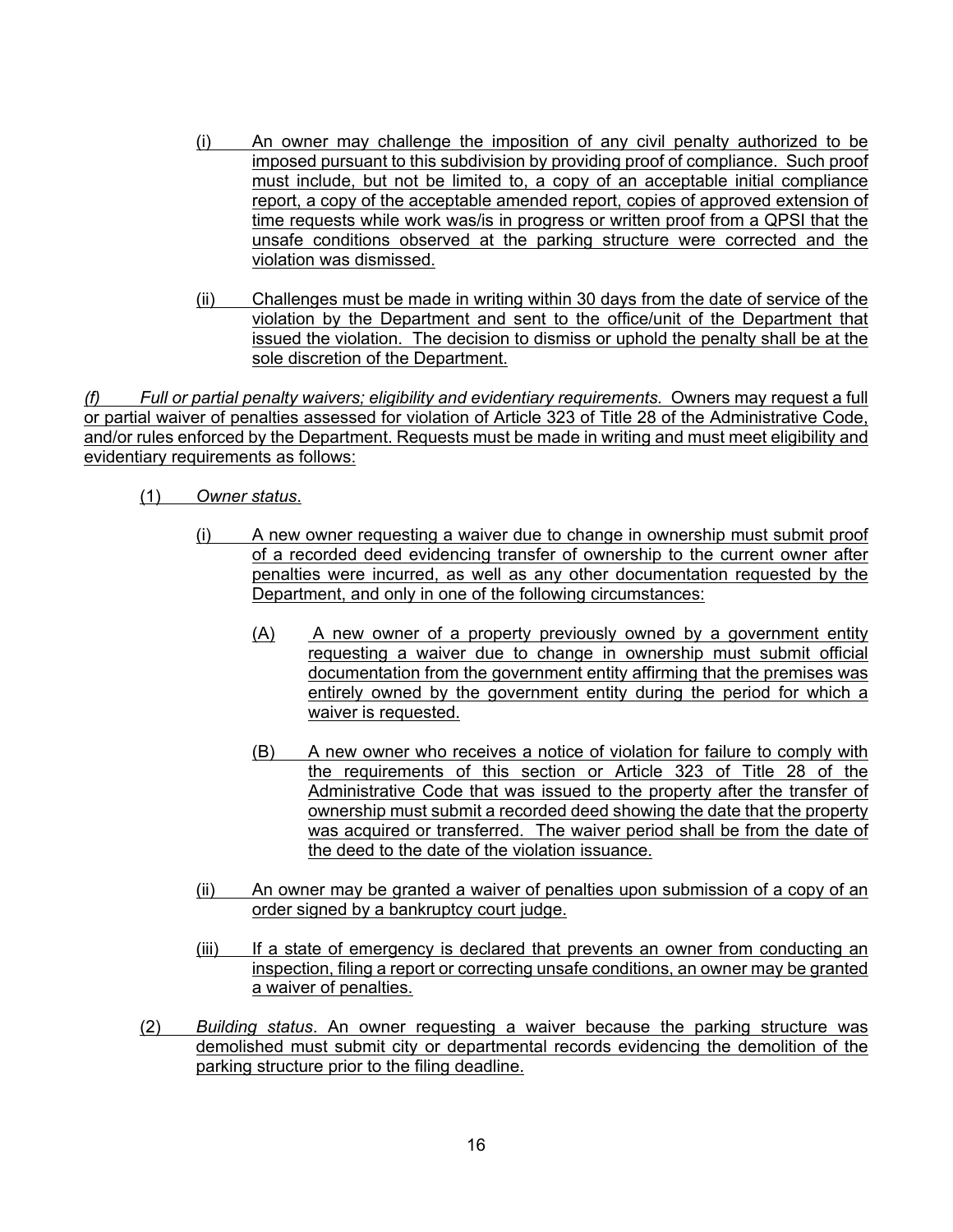#### **NEW YORK CITY MAYOR'S OFFICE OF OPERATIONS 253 BROADWAY, 10th FLOOR NEW YORK, NY 10007 212-788-1400**

# **CERTIFICATION / ANALYSIS PURSUANT TO CHARTER SECTION 1043(d)**

**RULE TITLE: Amendment of Rules Governing Parking Structures**

#### **REFERENCE NUMBER: DOB-145**

#### **RULEMAKING AGENCY: Department of Buildings**

I certify that this office has analyzed the proposed rule referenced above as required by Section 1043(d) of the New York City Charter, and that the proposed rule referenced above:

- (i) Is understandable and written in plain language for the discrete regulated community or communities;
- (ii) Minimizes compliance costs for the discrete regulated community or communities consistent with achieving the stated purpose of the rule; and
- (iii) Does not provide a cure period but late filing of the inspection reports is allowed within a prescribed timeframe.

 */s/ Francisco X. Navarro January 15, 2022* Mayor's Office of Operations **Date**